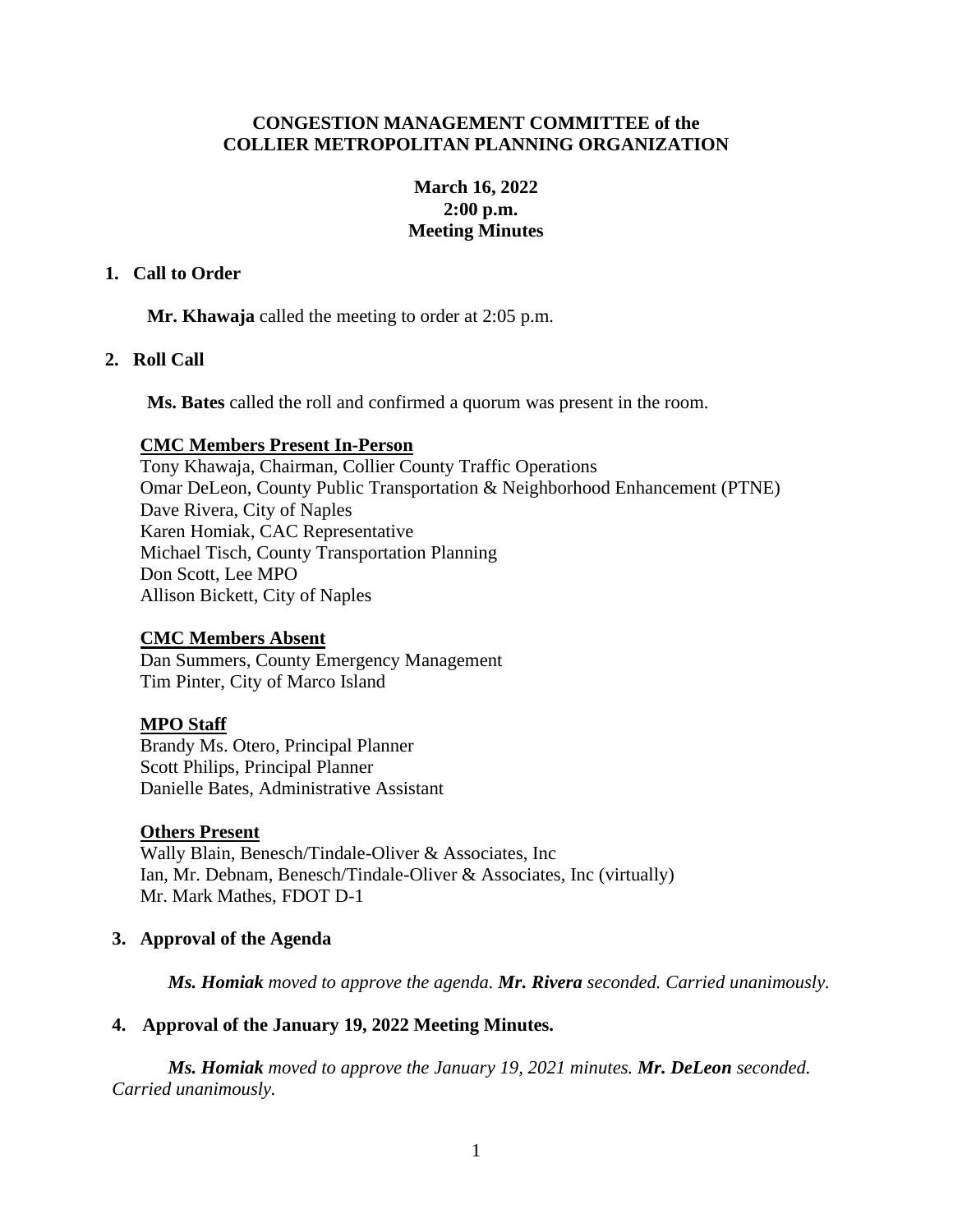#### **5. Public Comments for Items not on the Agenda**

**Mr. Matonti:** Introduced himself as the BPAC Chair and noted that he was attending the meeting to observe.

#### **6. Agency Updates**

### **A. FDOT**

**None.**

## **B. MPO Executive Director**

**Ms. Otero:** Dr. Mort Friedman, the BPAC representative on this committee has resigned, so that position is vacant. Mr. Matonti, the BPAC Chair, is here to observe. The BPAC will appoint a new CMC representative at their next meeting.

## **C. Other Agencies**

#### **City of Naples**

**Ms. Bickett:** The City of Naples is working to fill a few positions. The City's main focus right now is the Bike Ped Master Plan. The City has scheduled a public meeting on March 31<sup>st</sup>. The Bike Ped Master Plan will be taken to Council in May, and final resolution before summer recess.

**Mr. Rivera:** The City is also working on street lighting.

## **Collier Area Transit**

**Mr. DeLeon:** CAT is finalizing planning changes for April 24. There are minor changes to system timing, we wo; will implement Phase 1 of operation analysis in November.

**Mr. Khawaja:** We're working with CAT to install low priority signal changes for buses.

#### **Lee MPO**

**Mr. Scott:** We are working with FDOT on the Florida's Regional Advanced Mobility Elements (FRAME) project in Lee County.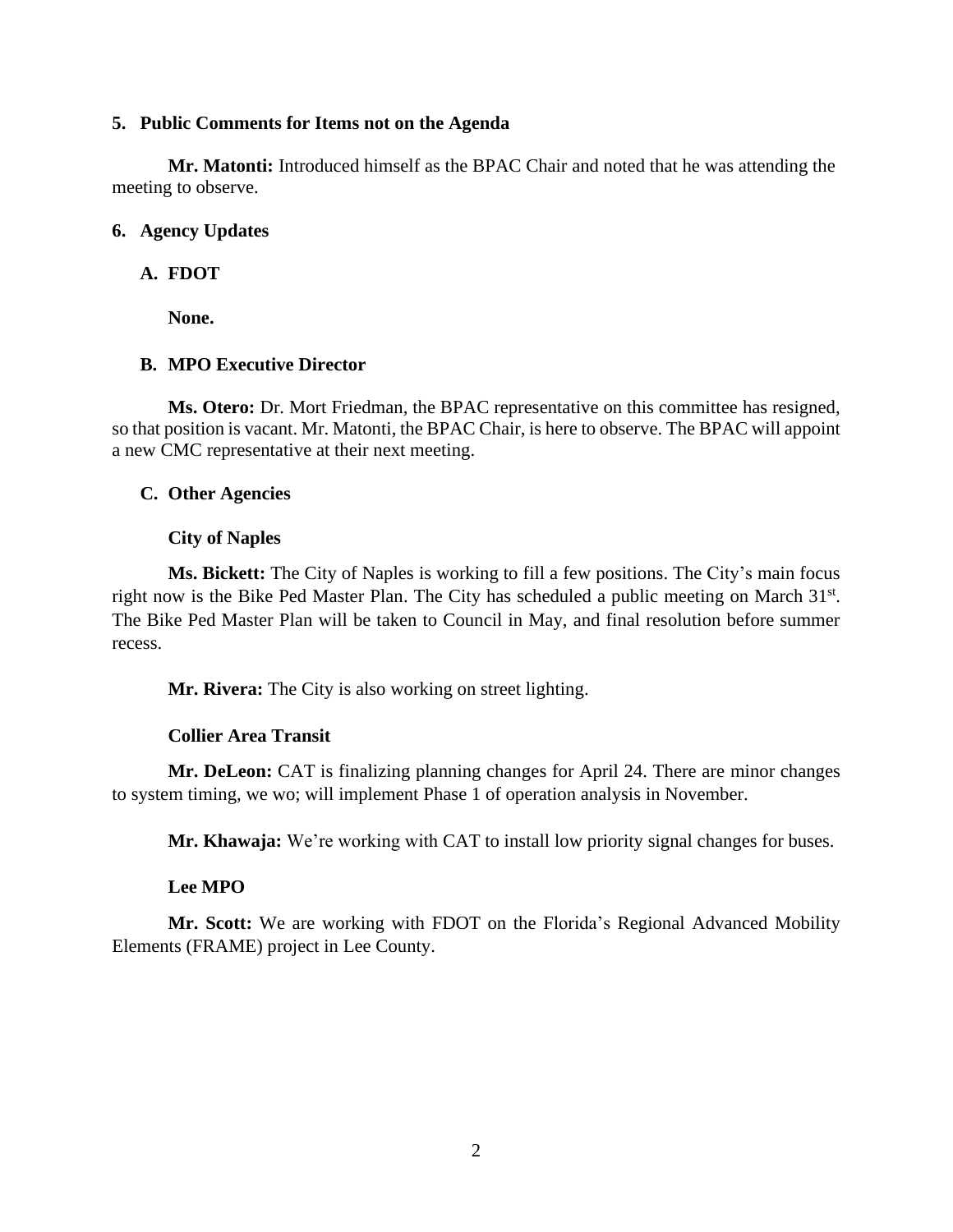#### **Collier County**

**Mr. Tisch:** The County received a \$13M TIGER grant to install 20 miles of sidewalk in Immokalee. The County is working with CAT to include bus stops and build transfer station. The project is currently in the design build process.

#### **7. Committee Action**

#### **A. 2022 Congestion Management Process Update**

**Ms. Otero** introduced the Benesch team and noted that they will be updating the committee on their work to date, reviewing data sources and analysis results, and present a sample fact sheet. She noted that the item will go to the TAC and CAC in May for endorsement.

**Mr. Debnam:** Reviewed Benesch's work to date and then focused his presentation on the methodology used to conduct the corridor analysis, the data sources used for the analysis, and previewed a sample fact sheet that will be used communicate corridor congestion issues to the public. **Mr. Khawaja** asked if the average weekday was averaged together throughout the year. **Mr. Debnam** stated it is, and added the analysis takes speed readings from every weekday for the analysis period and averages the data together. **Mr. Khawaja** followed up and asked if the lowest day a single occurrence that happened? **Mr. Debnam** noted the average shown is the lowest day of the averages, sliced into hourly increments.

**Ms. Bickett** expressed concern about the potential that the 2021 data being used could be skewed due to the pandemic. **Mr. Debnam** noted that the thinking was it was best to use more recent data than pre-pandemic which would be 2-years old, and that typical conditions are mostly back to where they were pre COVID. Mr. Debnam then presented a draft corridor fact sheet and opened the floor to a discussion on how the committee would like to show the graphically show the data on the fact sheets. Mr. Mr. Debnam asked for feedback on what the committee thinks is most important or that is more effective at communicating corridor issues to the public.

**Mr. Khawaja** stated that he thought it is important is to show normal operating speed and summarize the worst area(s), and maybe show potential project improvements for the whole corridor segment. **Mr. Blaine** agreed; he then went on to note that part of the CMP process is project application screening, and that the CMP process will drill down enough to identify projects to move into the implementation phase.

**Mr. Debnam** let the committee know that they will be attending the next few meetings and will be providing draft corridor fact sheets to the CMC in May. **Mr. Khawaja** asked if they would provide a disclaimer to explain why 2021 data was used. **Mr. Mathes** added that travel time reliability is a good metric to use to show corridor performance and is easily explained to the public.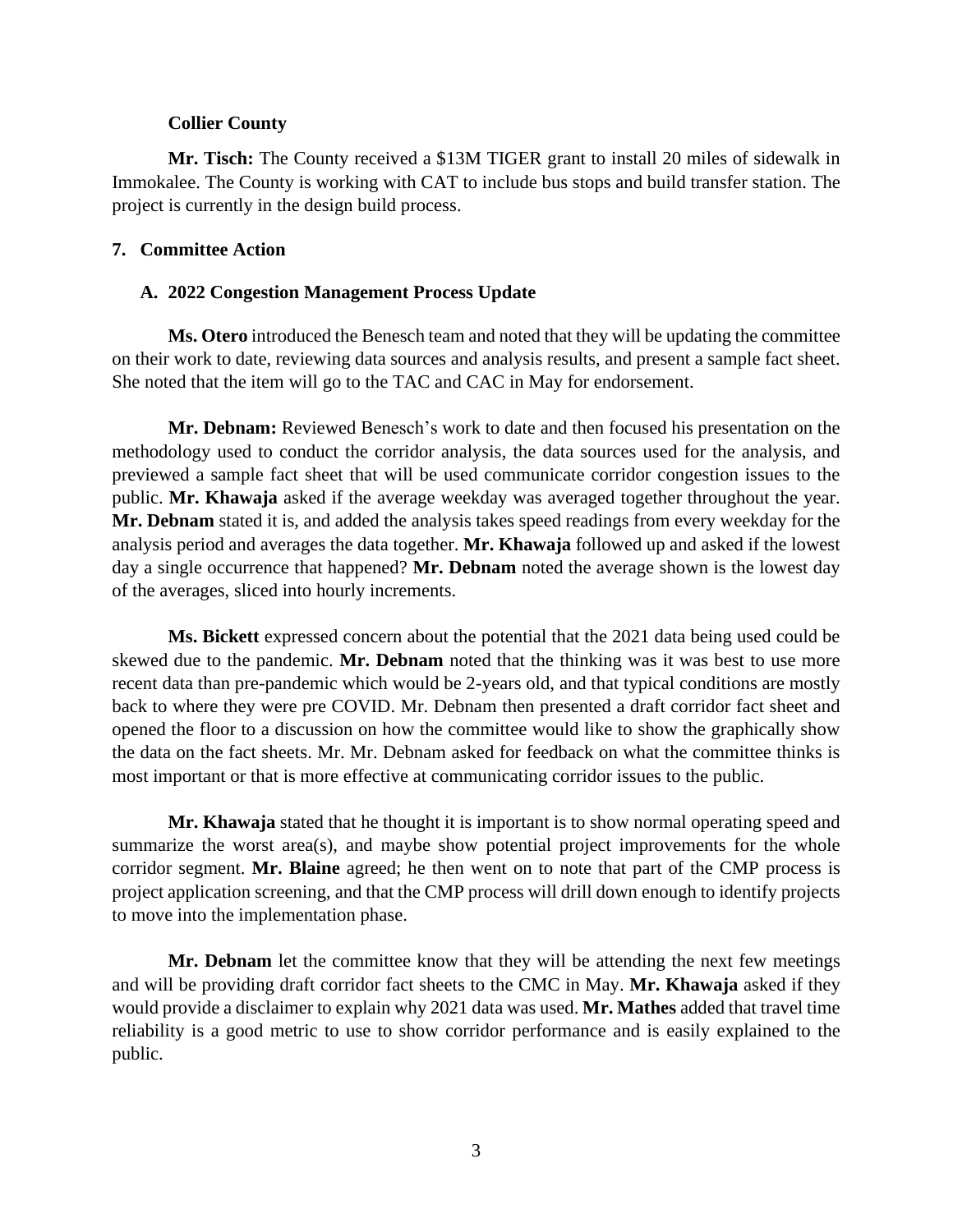A discussion took place between Mr. Khawaja, Mr. Scott, Ms. Bickett and Mr. Rivera regarding congestion on Golden Gate Parkway that occurs when schools gets out [around 4 PM], and if we should look at seasonal traffic or traffic when school is not in session. Mr. Debnam said that they looked traffic data for the worst intersections during season and found that congestion is in different locations than off season.

**Mr. DeLeon** asked who decided the Level of service threshold. **Mr. Debnam** stated that they used the most recent information from the FDOT data analytics office.

**Ms. Otero** stated that no action is required, however she asked that comments be submitted to her within next week or 2.

## **8. Reports and Presentations (May Require Committee Action)**

## **A. FDOT – US 41 FRAME Presentation**

**Mr. Mathes** introduced the Florida's Advanced Mobility Elements (FRAME) project on US 41 in Lee County and told the group that FRAME is a program that implements technology into transportation projects. He said that FDOT chose the US 41 corridor in Lee County for the region and settled on 25 signal locations. He noted that ninety percent of crashes are user error and that and that FRAME technology assists drivers to make better decisions and provides detour diversion routes. The department wanted to implement the technology on arterials to improve driver, pedestrian, and bike safety, and prepare for the future.

**Mr. Rivera** asked if FDOT used a particular vendor. **Mr. Mathes** told the committee that they used CATCH and that the project cost is \$3 million overall. A pedestrian signal component fell through. It may be included in a future Phase. **Mr. Khawaja** asked if he was referencing a smart signal. **Mr. Mathes** told the group **y**es LIDAR can be used to detect pedestrians and the LIDAR can be connected to traffic signals. He noted that LIDAR systems detect pedestrians crossing the street causing the traffic signal to blink or get brighter to alert drivers of the pedestrian. The LIDAR system may be considered in future phases.

**Mr. Tisch** asked what the project limits are. **Mr. Mathes** responded that the technology is being deployed at 25 signals on US 41 south of Colonial in Lee County

**Ms. Bickett** asked if there is an opportunity to expand the system. **Mr. Mathes** said that the system can be expanded. He noted that the technology should connect drivers seamlessly to the system and the larger statewide network being developed. **Mr. Scott** asked about the cost for on-board unit. **Mr. Mathes** stated that an on-board unit cost a couple of thousand dollars.

**Mr. Khawaja** asked if wavelengths are reserved. **Mr. Mathes** stated that the Dedicated Short Range Communications (DSRC) was a set band so CV to X shrank and gave in to WiFi. CV to X will ultimately win out. FDOTs network is using dual band equipment so we can provide DSRC protocol as manufacturers move CV to X.